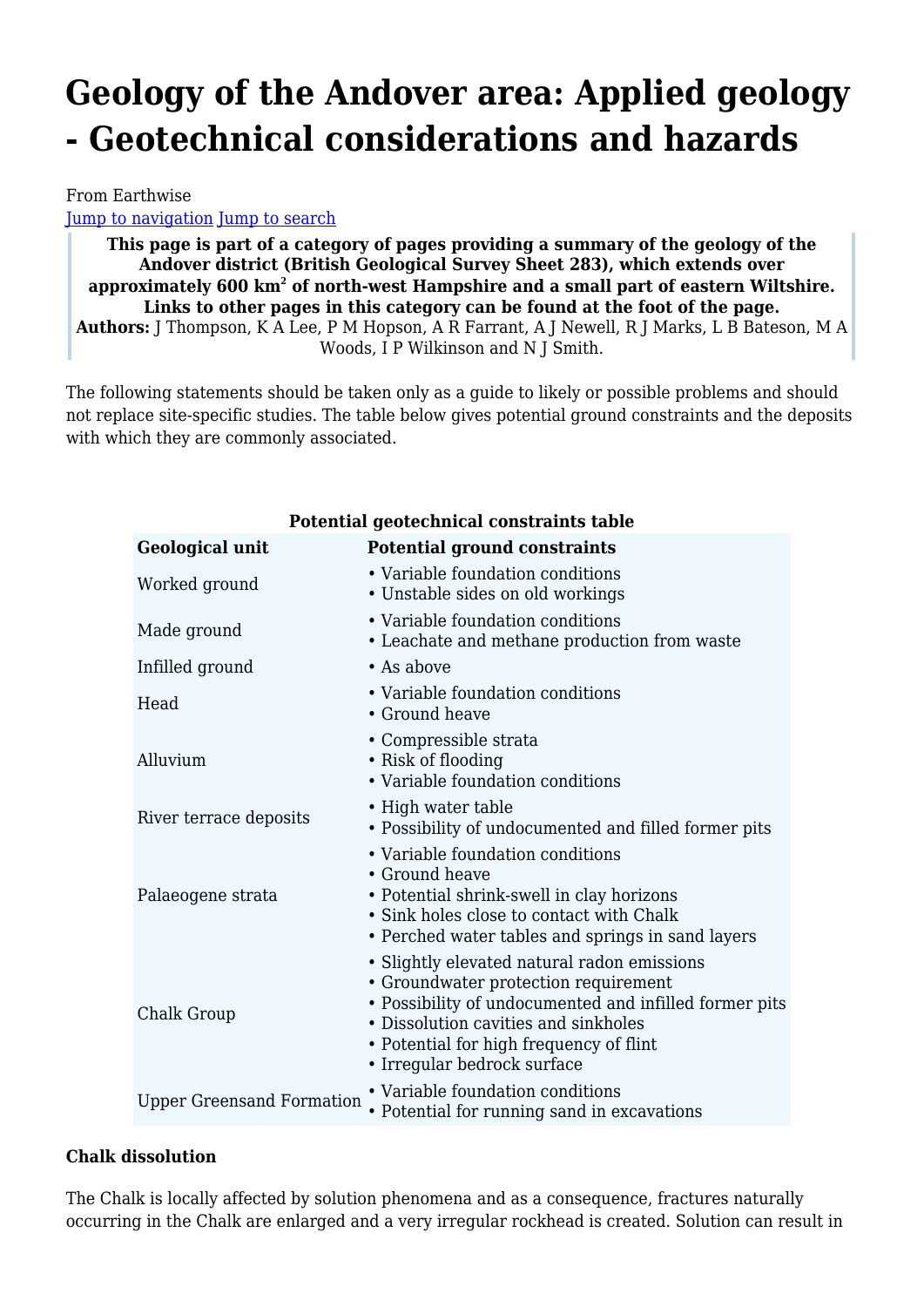the formation of small surface depressions (dolines) that range in size up to some 50 m across, and up to 4 m to 6 m deep. These generally overlie pipes filled with Palaeogene materials, clay-withflints, or in some places, head. Such depressions continue to act as sumps for surface drainage, and may be liable to further subsidence. Differential compaction under load can occur across such structures. Stream sinks may be locally present.

#### **Head deposits**

Map users should be aware that thin deposits of head are much more widespread than indicated by the geological map. In particular, large parts of the White Chalk outcrop, which are shown with no overlying superficial deposit, do actually carry a thin and extensive, but discontinuous, blanket of head. Head, especially where clay-rich, can contain gently dipping shear planes that can fail when loaded.

#### **Artificial ground**

Planning for future construction should allow for the possible existence of small areas of made, infilled or landscaped ground. Such areas might be liable to differential settlement.

#### **Peat**

Peat is a compressible material and will compact when loaded or give rise to differential settlement when partially built over. Care should be taken to identify peat units within the major floodplains where they have not been delimited by surface mapping.

Excavations within units comprising sand are liable to failure if unsupported particularly where groundwater is present.

#### **Landslide deposits**

No areas of landslide deposits have been recorded within the Andover district.

In addition to the naturally occurring hazards, man has had considerable influence on the landscape. Many of the abandoned aggregate, chalk and clay pits in the area have been filled, particularly adjacent to urban areas. Records are held by the local authorities, but old areas of fill are often poorly documented. Cuttings and embankments for major road and rail links are commonplace in the district.

# **Geology of the Andover area — contents**

#### [Introduction](http://earthwise.bgs.ac.uk/index.php/Geology_of_the_Andover_area:_Introduction)

[Geological setting](http://earthwise.bgs.ac.uk/index.php/Geology_of_the_Andover_area:_Geological_setting)

[Geological description](http://earthwise.bgs.ac.uk/index.php/Geology_of_the_Andover_area:_Concealed_strata)

[Concealed strata](http://earthwise.bgs.ac.uk/index.php/Geology_of_the_Andover_area:_Concealed_strata)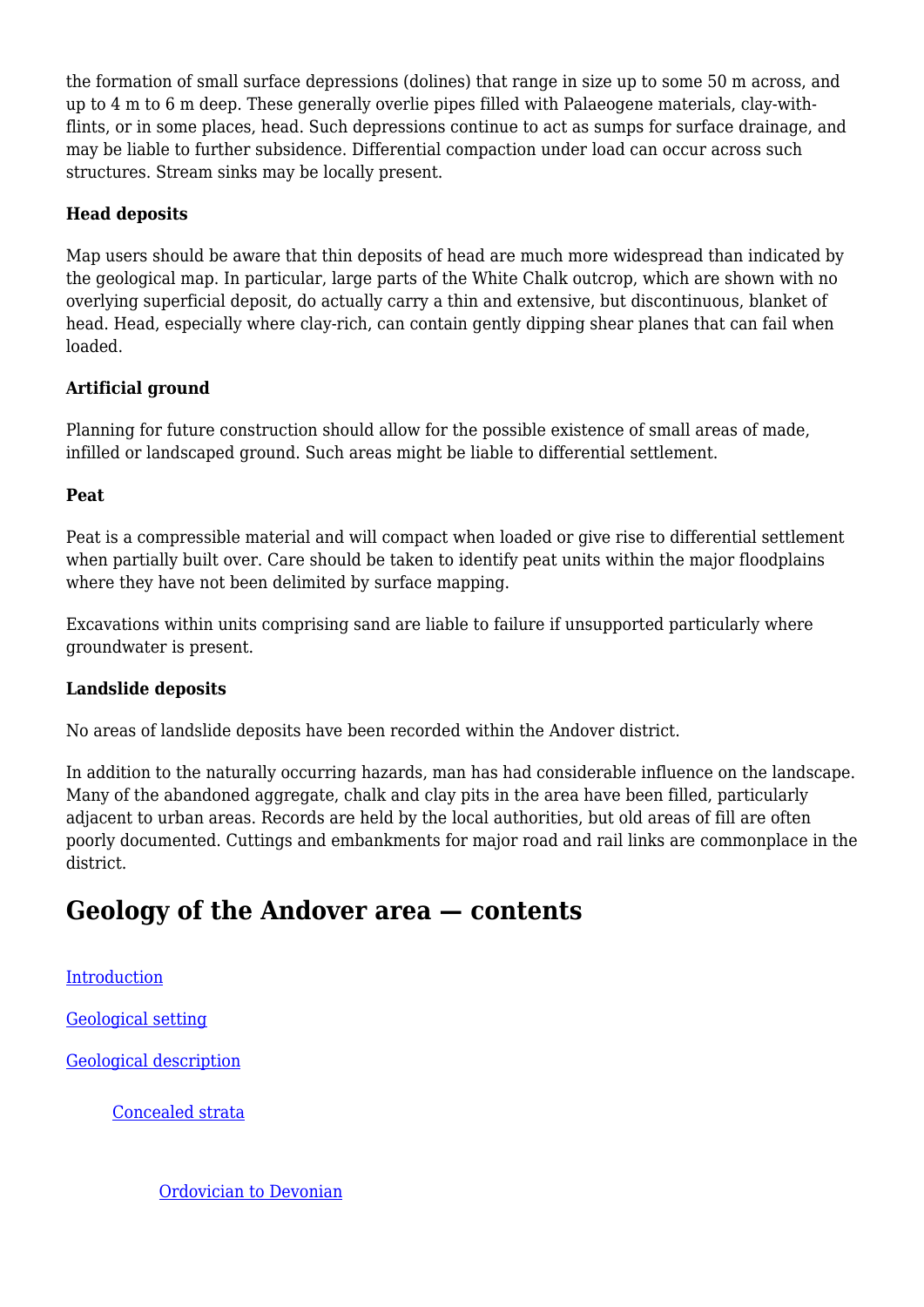**[Carboniferous](http://earthwise.bgs.ac.uk/index.php/Geology_of_the_Andover_area:_Concealed_strata_-_Carboniferous)** 

[Permian](http://earthwise.bgs.ac.uk/index.php/Geology_of_the_Andover_area:_Concealed_strata_-_Permian)

**[Triassic](http://earthwise.bgs.ac.uk/index.php/Geology_of_the_Andover_area:_Concealed_strata_-_Triassic)** 

**[Jurassic](http://earthwise.bgs.ac.uk/index.php/Geology_of_the_Andover_area:_Concealed_strata_-_Jurassic)** 

**[Cretaceous](http://earthwise.bgs.ac.uk/index.php/Geology_of_the_Andover_area:_Concealed_strata_-_Cretaceous)** 

[Exposed Strata](http://earthwise.bgs.ac.uk/index.php/Geology_of_the_Andover_area:_Exposed_strata_-_Upper_Greensand_Formation)

[Upper Greensand Formation \(UGS\)](http://earthwise.bgs.ac.uk/index.php/Geology_of_the_Andover_area:_Exposed_strata_-_Upper_Greensand_Formation)

[Chalk Group](http://earthwise.bgs.ac.uk/index.php/Geology_of_the_Andover_area:_Exposed_strata_-_Chalk_Group)

[Palaeogene](http://earthwise.bgs.ac.uk/index.php/Geology_of_the_Andover_area:_Exposed_strata_-_Palaeogene)

**[Quaternary](http://earthwise.bgs.ac.uk/index.php/Geology_of_the_Andover_area:_Exposed_strata_-_Quaternary)** 

[Artificial ground](http://earthwise.bgs.ac.uk/index.php/Geology_of_the_Andover_area:_Exposed_strata_-_Artificial_ground)

[Applied geology](http://earthwise.bgs.ac.uk/index.php/Geology_of_the_Andover_area:_Applied_geology_-_Hydrogeology)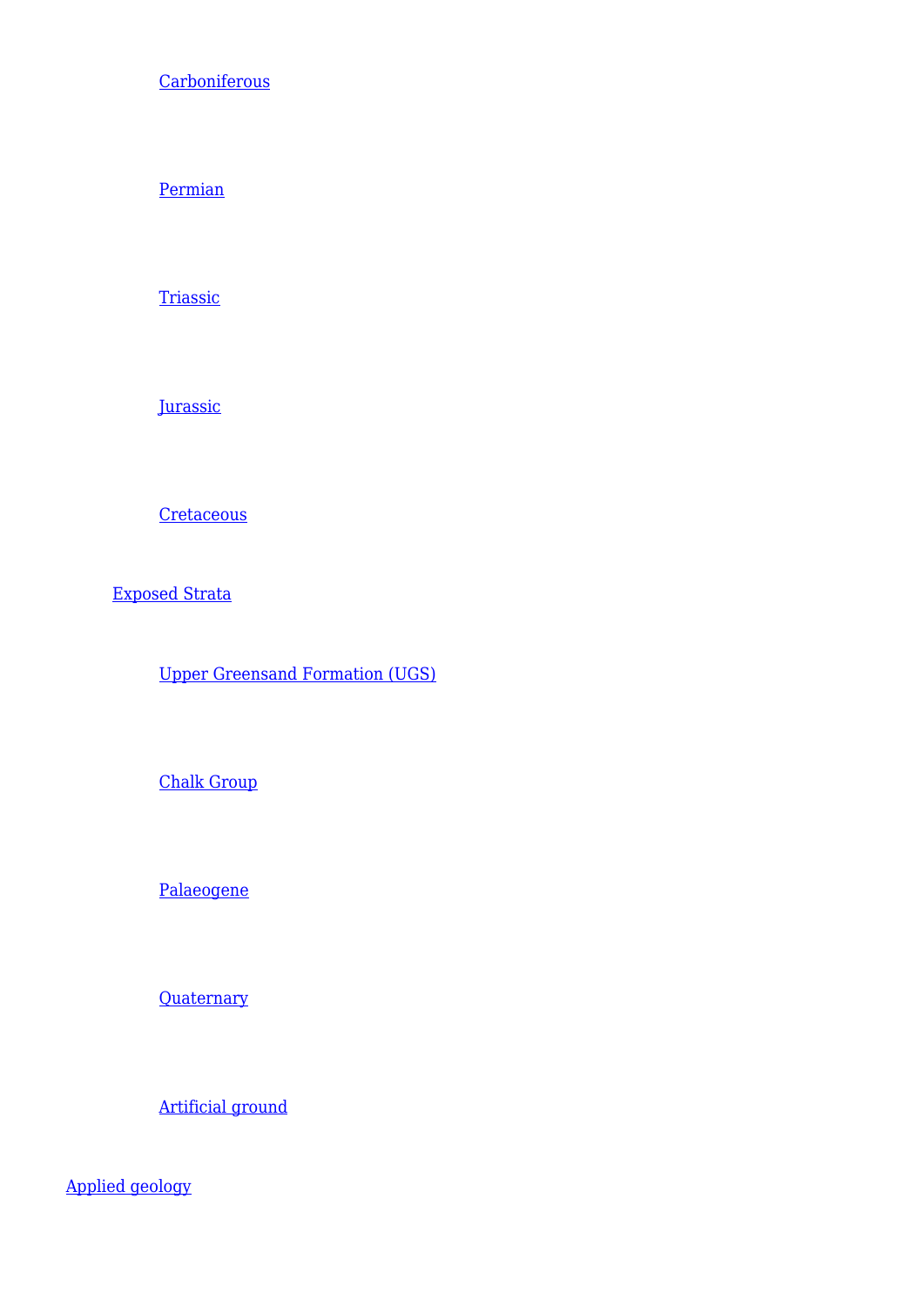#### [Hydrogeology](http://earthwise.bgs.ac.uk/index.php/Geology_of_the_Andover_area:_Applied_geology_-_Hydrogeology)

[Bulk minerals](http://earthwise.bgs.ac.uk/index.php/Geology_of_the_Andover_area:_Applied_geology_-_Bulk_minerals)

Geotechnical considerations and hazards

#### [Information resources](http://earthwise.bgs.ac.uk/index.php/Geology_of_the_Andover_area:_Information_resources)

#### **[References](http://earthwise.bgs.ac.uk/index.php/Geology_of_the_Andover_area:_References)**

Retrieved from

'[http://earthwise.bgs.ac.uk/index.php?title=Geology\\_of\\_the\\_Andover\\_area:\\_Applied\\_geology\\_-\\_Geote](http://earthwise.bgs.ac.uk/index.php?title=Geology_of_the_Andover_area:_Applied_geology_-_Geotechnical_considerations_and_hazards&oldid=20148) chnical considerations and hazards&oldid=20148' [Category](http://earthwise.bgs.ac.uk/index.php/Special:Categories):

• [Andover - the geology of the area](http://earthwise.bgs.ac.uk/index.php/Category:Andover_-_the_geology_of_the_area)

# **Navigation menu**

# **Personal tools**

- Not logged in
- [Talk](http://earthwise.bgs.ac.uk/index.php/Special:MyTalk)
- [Contributions](http://earthwise.bgs.ac.uk/index.php/Special:MyContributions)
- [Log in](http://earthwise.bgs.ac.uk/index.php?title=Special:UserLogin&returnto=Geology+of+the+Andover+area%3A+Applied+geology+-+Geotechnical+considerations+and+hazards&returntoquery=action%3Dmpdf)
- [Request account](http://earthwise.bgs.ac.uk/index.php/Special:RequestAccount)

#### **Namespaces**

- [Page](http://earthwise.bgs.ac.uk/index.php/Geology_of_the_Andover_area:_Applied_geology_-_Geotechnical_considerations_and_hazards)
- [Discussion](http://earthwise.bgs.ac.uk/index.php?title=Talk:Geology_of_the_Andover_area:_Applied_geology_-_Geotechnical_considerations_and_hazards&action=edit&redlink=1)

 $\Box$ 

## **Variants**

#### **Views**

- [Read](http://earthwise.bgs.ac.uk/index.php/Geology_of_the_Andover_area:_Applied_geology_-_Geotechnical_considerations_and_hazards)
- [View source](http://earthwise.bgs.ac.uk/index.php?title=Geology_of_the_Andover_area:_Applied_geology_-_Geotechnical_considerations_and_hazards&action=edit)
- [View history](http://earthwise.bgs.ac.uk/index.php?title=Geology_of_the_Andover_area:_Applied_geology_-_Geotechnical_considerations_and_hazards&action=history)
- [PDF Export](http://earthwise.bgs.ac.uk/index.php?title=Geology_of_the_Andover_area:_Applied_geology_-_Geotechnical_considerations_and_hazards&action=mpdf)

 $\Box$ 

## **More**